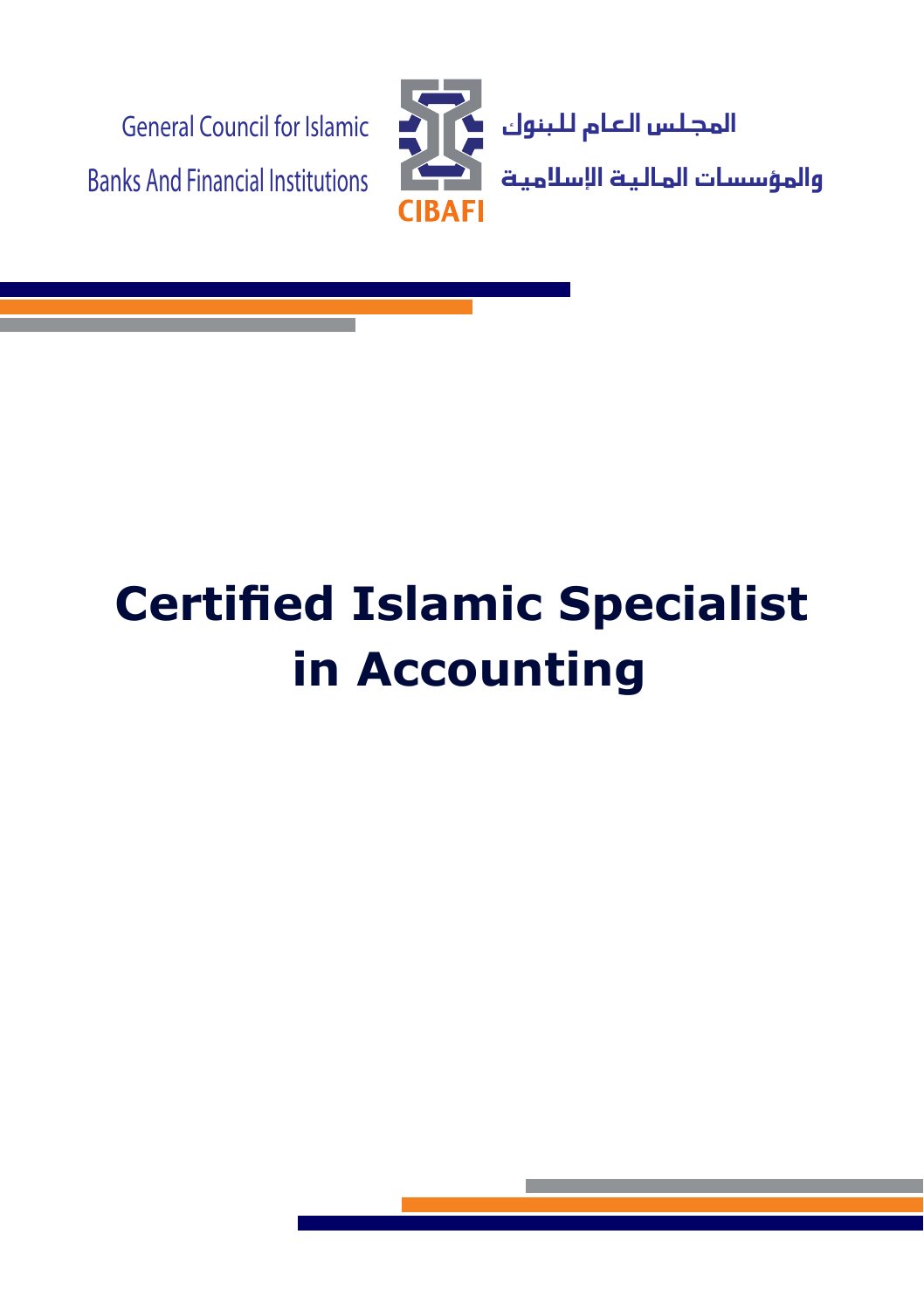

## **Certified Islamic Specialist in Accounting**

Financial accounting plays a vital role in the measurement and communication of financial standards. It encompasses many duties integral to banking operations: determining the rights and obligations of banks and their clients, spotlighting the results of their activities, informing stakeholders and other related parties and providing relevant information to the stakeholders in order to make informed decisions.

This course provides professionals with the necessary knowledge and skills pertaining to financial accounting, especially in Islamic finance.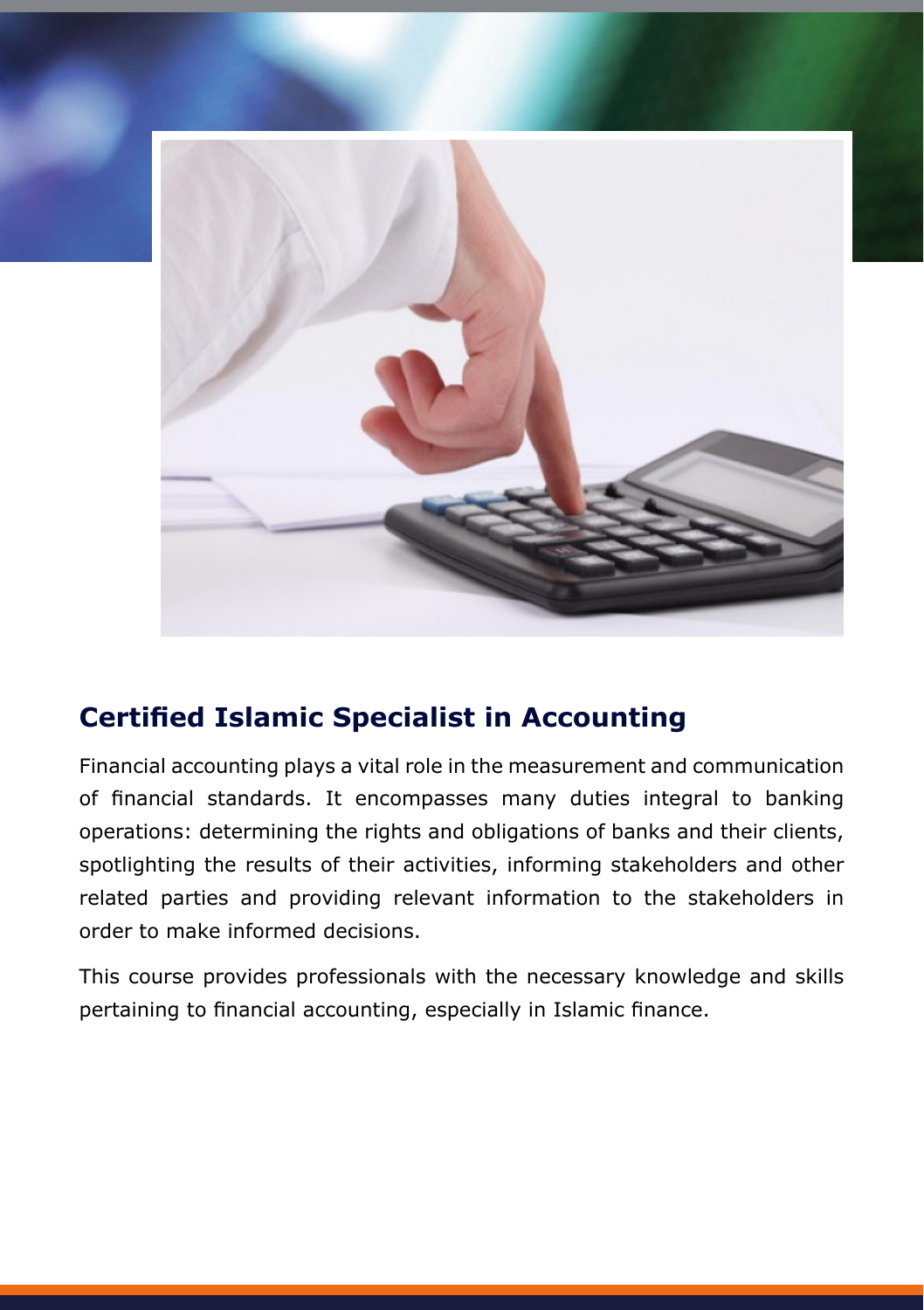

#### **Targeted participants:**

- Accountants•
- Heads of relevant departments
- Auditors and Shariah reviewers
- Regulators and supervisors
- Heads of financial control

#### **Course components:**

- Introduction to accounting
- Accounting cycle and financial statements
- Introduction to accounting in Islamic banks
- Accounting treatments for deposits in Islamic banks
- Accounting treatments for deferred sales
- Accounting treatments for local Murabaha operations
- Accounting treatments for Mudarabaha operations
- Accounting treatments for Musharakah operations
- Accounting treatments for Ijarah operations
- Accounting treatments for Istisna'a operations
- Accounting treatments for Salam operations
- Accounting treatment of foreign exchange
- $\bullet$  Final accounts in Islamic banks
- Financial statements in Islamic banks